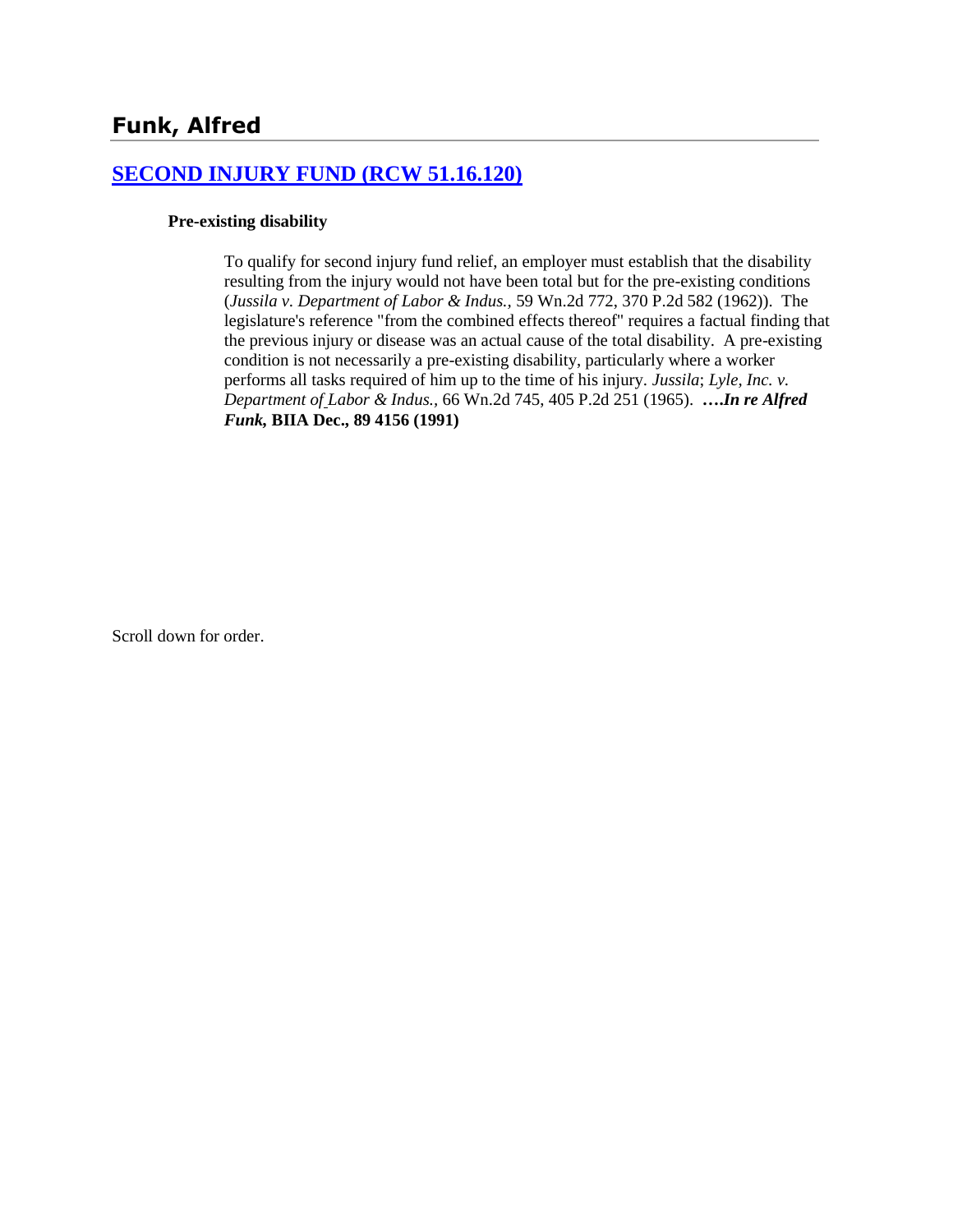#### **BEFORE THE BOARD OF INDUSTRIAL INSURANCE APPEALS STATE OF WASHINGTON**

**)**

**IN RE: ALFRED C. FUNK ) DOCKET NO. 89 4156**

**CLAIM NO. S-356915 ) DECISION AND ORDER**

APPEARANCES:

Claimant, Alfred C. Funk, by James J. Solan

Self-Insured Employer, Mayr Brothers Logging Company, Inc., by Maxson Young Risk Management Services, per Terry Peterson, General Counsel

Department of Labor and Industries, by The Office of the Attorney General, per Stephen T. Reinmuth, Assistant

This is an appeal filed by the self-insured employer, Mayr Brothers Logging Company, Inc., on September 25, 1989, from an order of the Department of Labor and Industries dated September 15, 1989 adhering to the provisions of a Department order dated May 30, 1989, which stated that by a separate order the claimant had been placed on the pension rolls effective October 28, 1988, and that second injury fund relief as provided by RCW 51.16.120 had been considered and determined not to be applicable to this claim. **AFFIRMED**.

# **DECISION**

Pursuant to RCW 51.52.104 and RCW 51.52.106, this matter is before the Board for review and decision on a timely Petition for Review filed by the self-insured employer to a Proposed Decision and Order issued on July 6, 1990 which granted the Department's motion to dismiss the self-insured employer's appeal for failure to present a prima facie case and affirmed the order of the Department dated September 15, 1989.

The Board has reviewed the evidentiary rulings in the record of proceedings and finds that no prejudicial error was committed and said rulings are hereby affirmed. The evidence is adequately summarized in the Proposed Decision and Order. We will discuss the evidence only to the extent necessary to clarify our decision.

On May 30, 1989, as a result of prior litigation, the Department issued a ministerial order placing Mr. Funk on the pension rolls effective October 28, 1988, as a result of the industrial injury of April 21, 1980. On May 30, 1989, the Department also issued a separate order denying the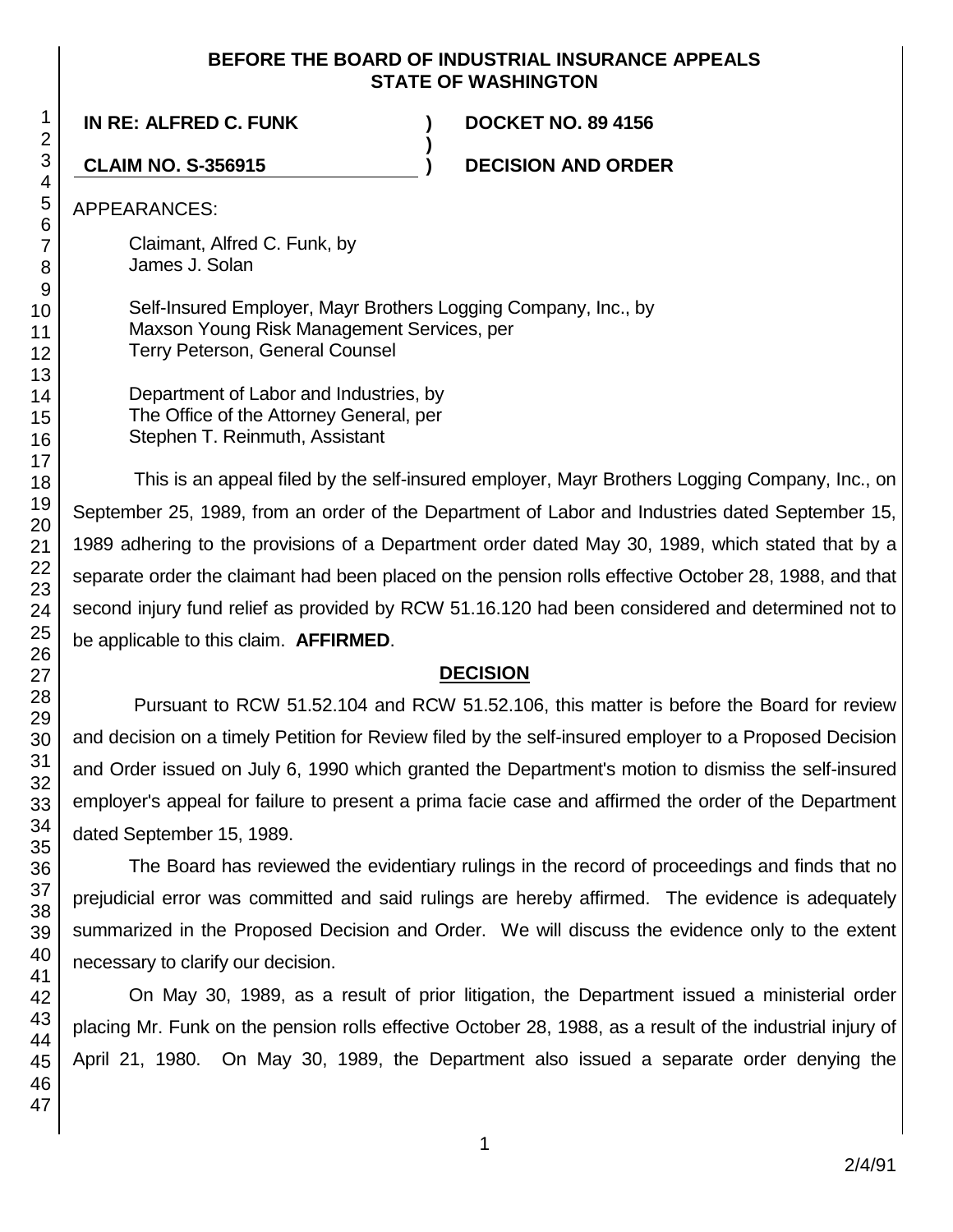self-insured employer's request for second injury fund relief pursuant to RCW 51.16.120. The Department's denial of that request is the subject of this appeal.

In the Proposed Decision and Order, our Industrial Appeals Judge concluded that the employer had failed to establish a prima facie case since there was no evidence that "any known ... disabling conditions ... existed immediately prior to claimant's industrial injury of April 21, 1980." PD & O at 6 (Emphasis added).

The employer acknowledges that, prior to 1984, case law required an employer to "know" that the worker had a preexisting disability at the time of hiring in order to qualify for second injury fund relief. Rothschild Int'l v. Dep't of Labor & Indus., 3 Wash.App. 967, 478 P.2d 759 (1970); Lyle, Inc. v. Dep't of Labor & Indus., 66 Wn.2d 745, 405 P.2d 251 (1965). However, as the employer points out, the 1984 amendments to RCW 51.16.120 eliminated that requirement.<sup>1</sup> According to the employer, therefore, our Industrial Appeals Judge should not have required proof that Mr. Funk had a "known" preexisting disability in order to grant second injury fund relief. The employer argues that the only issue properly before us is whether Alfred Funk had a "previous bodily disability" within the meaning of RCW 51.16.120 which, in combination with the effects of the April 21, 1980 industrial injury, resulted in his permanent and total disability.

Since, based on this record, we must conclude that Mr. Funk did not have any preexisting bodily disability which combined with the April 1980 injury to render him permanently totally disability, we do not need to decide which version of RCW 51.16.120 applies here.<sup>2</sup>

 $2$ There is no case law directly on point. There are three Court of Appeals decisions dealing with the somewhat analogous question of when the 1977 amendments to RCW 51.16.120 and 51.44.040 apply . T.I.M.E.-D.C. v. Schuirman, 42 Wn.App. 607, 711 P.2d 1116, rev. denied, 105 Wn.2d 1014 (1986); Chicago Bridge & Iron Co. v. Dep't of Labor & Indus., 46 Wn.App. 252, 731 P.2d 1 (1986), rev. denied, 107 Wn.2d 1032, cert. denied, 484 U.S. 823, 98 L.Ed.2d 48, 108 S.Ct. 87 (1987); and, Seattle School Dist. v. Dep't of Labor & Indus., 57

l

<sup>&</sup>lt;sup>1</sup>The prior version of RCW 51.16.120 permitted second injury fund relief "[w] henever a worker has a previous bodily disability from any previous injury or disease and shall suffer a further disability from injury or occupational disease in employment covered by this title and become totally and permanently disabled from the combined effects thereof ...." In 1984, the statute was amended to provide for second injury fund relief "[w]henever a worker has a previous bodily disability from any previous injury or disease, whether known or unknown to the employer, and shall suffer a further disability from injury or occupational disease in employment covered by this title and become totally and permanently disabled from the combined effects thereof ...." Laws of 1984, ch. 63 § 1, p. 407.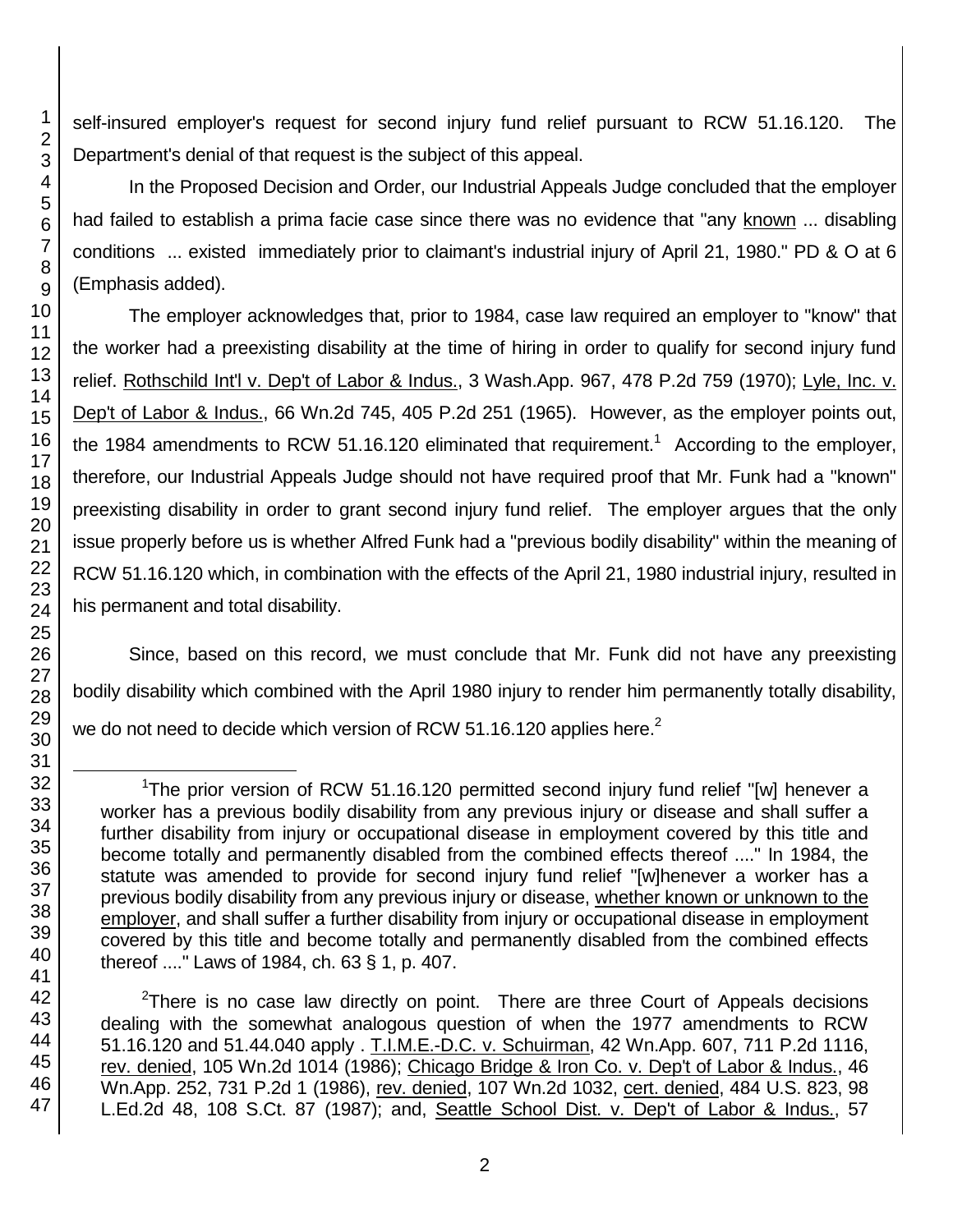1

The Industrial Insurance Act does not define the term "disability" as used in RCW 51.16.120. That term is interpreted in a number of court decisions. Jussila v. Dep't of Labor & Indus., 59 Wn.2d 772, 370 P.2d 582 (1962); Lyle, Inc. v. Dep't of Labor & Indus., 66 Wn.2d 745, 405 P.2d 251 (1965); and Rothschild Int'l v. Dep't of Labor & Indus., 3 Wn.App. 967, 478 P.2d 759 (1970). In Jussila, a logger with a previous impairment of 20 percent of the maximum allowed for unspecified disabilities was rendered permanently totally disabled by an injury which occurred with a second employer. That employer argued that any time a worker with a permanent partial disability suffers a subsequent injury resulting in permanent total disability, a "combined effects" pension should result as a matter of law, thus entitling the employer to second injury fund relief. The Court noted that the legislature, by including the language "from the combined effects thereof," intended a factual finding that the "previous injury or disease was an actual cause of the total disability. In other words, the legislature did not intend the Second-injury Fund law to apply to a case wherein the later injury was in itself sufficient to produce total permanent disability." Jussila, at 778. (Emphasis added.)

In Lyle, the worker suffered from preexisting degenerative arthritis which was rendered symptomatic by the second injury. The Court rejected the employer's request for second injury fund relief because the preexisting arthritic condition was not disabling. Mr. Lyle suffered from no preexisting "handicap," i.e., no injury or condition which was disabling. And in Rothschild, a longshoreman had suffered various injuries through the years, all of which were temporarily disabling in nature. Despite these previous injuries, the worker continued to do "everything" required of him as a longshoreman up to the time of his final injury. The court found that none of the preexisting conditions were "disabling" within the meaning of the statute.

Wn.App. 87, 786 P.2d 843, rev. granted, 115 Wn.2d 1001 (1990). In all three of these cases, the self-insured employer sought second injury fund relief in claims where the injury occurred prior to July 1, 1977. Up until 1971, all Washington employers were required to be insured with the state fund. In 1971, the Workers' Compensation Act was amended to permit self-insurance. However, the second injury fund provisions were not amended at that time to cover self-insured employers. It was not until the 1977 legislative session (effective July 1, 1977) that this apparent oversight was corrected. In T.I.M.E.-D.C. and Chicago Bridge Divisions I and III of the Court of Appeals both held that where the industrial injury occurred prior to July 1, 1977, the self-insured employer could not be accorded second injury fund relief. In Seattle School Dist., Division I revisited the question and held that second injury fund relief was available to the self-insured employer because the claimant's condition had worsened and she had become permanently totally disabled after the effective date of the 1977 amendments. The Washington Supreme Court has accepted review, presumably to resolve the apparent conflict among these three decisions.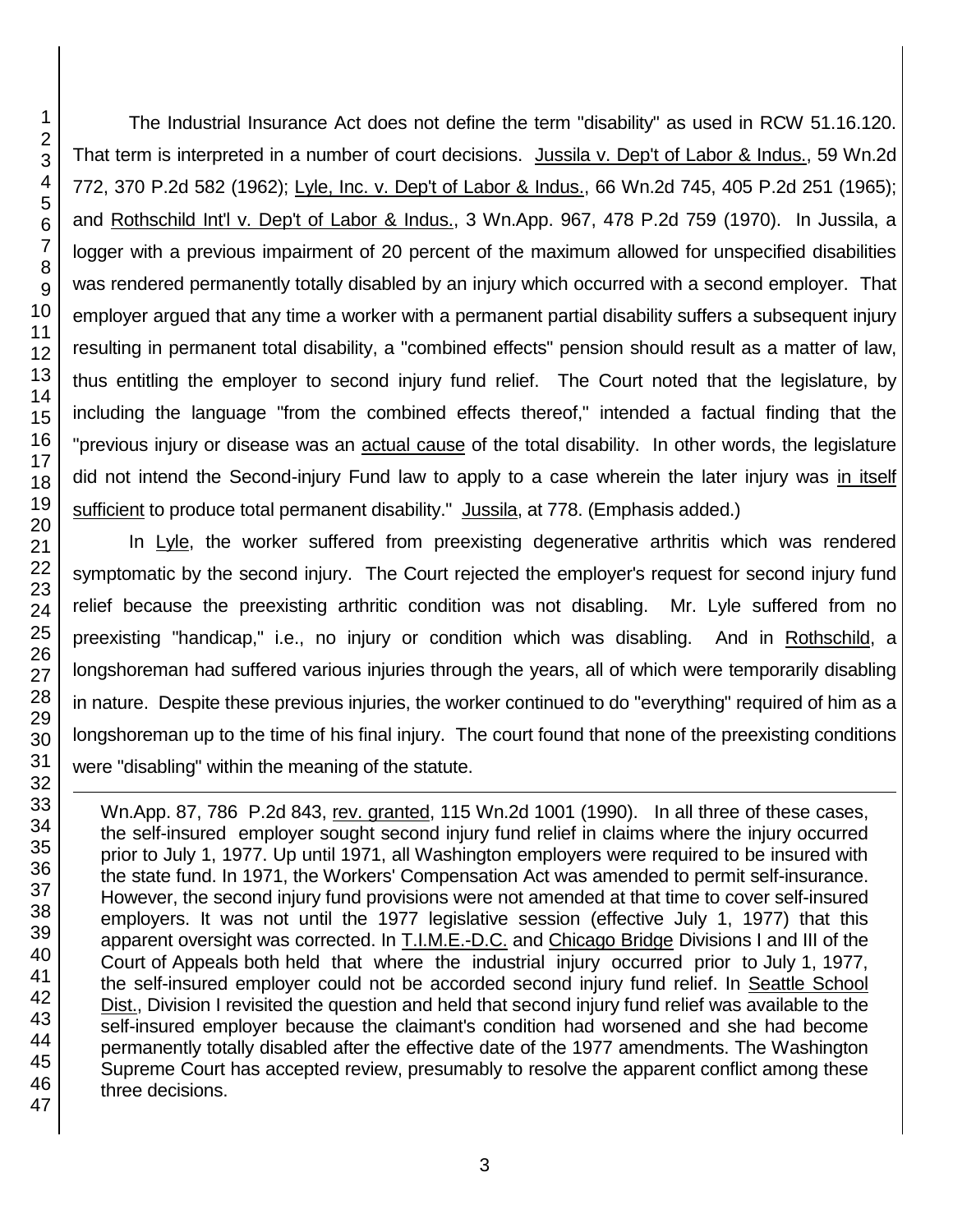In order for Mayr Brothers Logging Company to obtain second injury fund relief, it was required to show that Mr. Funk's preexisting conditions were disabling. It is undisputed that Mr. Funk had two preexisting conditions, a congenital heart condition and degenerative arthritis. However, as Jussila, Lyle, and Rothschild demonstrate, a preexisting condition is not the same as a preexisting disability.

Dr. Arthur Anderson, a cardiovascular specialist, was unable to recall what symptoms of heart disease, if any, Mr. Funk experienced prior to 1981. In fact, Dr. Anderson stated he would have recommended Mr. Funk undergo heart valve replacement surgery even in the absence of any symptoms. In light of Mr. Funk's testimony that his congenital heart condition never interfered with his ability to work as a logger and he never received treatment for the condition prior to 1981, we are unable to find that the heart condition constituted a preexisting disability under the second injury fund relief statute.

Dr. Hugh E. Toomey, an orthopedic surgeon and Mr. Funk's treating physician, was aware of Mr. Funk's multiple prior injuries and degenerative arthritis. Yet, Dr. Toomey stated that Mr. Funk was adamant that he did not suffer any disability or limitations due to his arthritis prior to the 1980 injury. While Dr. Toomey did express an opinion that 70 percent of Mr. Funk's knee impairment preexisted the industrial injury and was caused by degenerative changes in the knee joint, he also stated that the underlying arthritis was made symptomatic by the 1980 industrial injury. In this respect, the facts in this case are no different from the facts in  $Lyle$ . The employer has presented no evidence upon which we could base a finding that the preexisting arthritic condition was disabling.

Despite the preexisting heart problem and degenerative arthritis Mr. Funk was able to continue in his life-long occupation of logging until the time of the industrial injury in 1980. The injuries he suffered then were quite severe. He was knocked unconscious and suffered three fractured ribs, a concussion, an injury to his neck, left shoulder and knee. As a result of the industrial injury, Mr. Funk underwent a cervical fusion and total knee replacement.

At the time of his industrial injury, Mr. Funk was approximately 58 years old, he had a ninth grade education, and had spent his entire work life in the strenuous occupation of a logger. Despite his congenital heart condition and despite the fact that he had sustained numerous industrial injuries throughout his career, he continued to work as a logger, apparently without limitation. Following the analysis set forth in Jussila, we cannot say based on this record that the disability resulting solely from the 1980 industrial injury would not have been total but for the preexisting conditions. Jussila, at 778. To the contrary, we find that the April 1980 industrial injury rendered Mr. Funk totally permanently